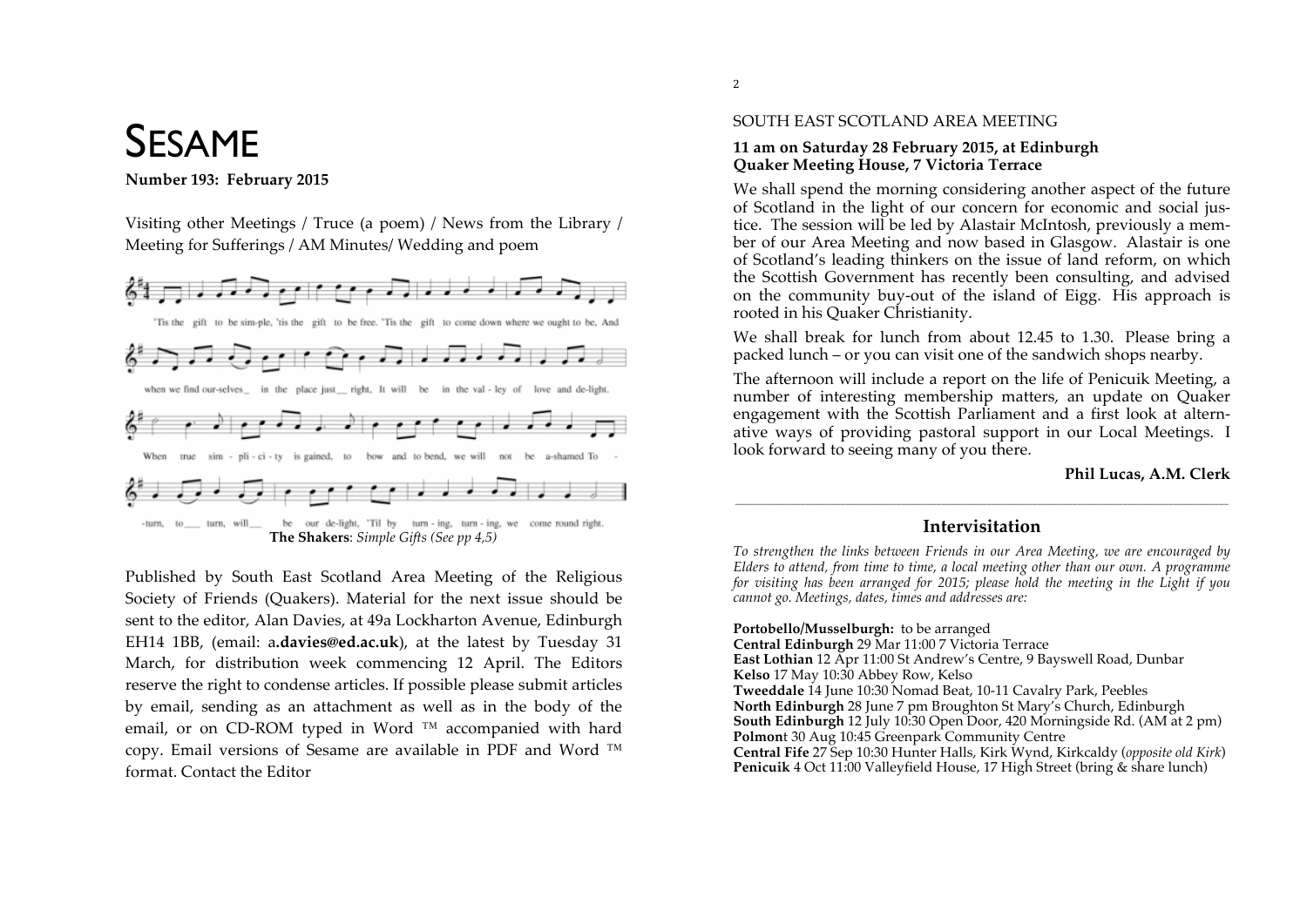#### **Library News**

## **Truce**

I do not find it surprising that boys who were like my sons saw these other sons and recognised that like them they had mothers and brothers like them they had stories, hopes, thoughts of home.

I do not find it extraordinary that ordinary men remembered that they were ordinary, and, being cold, uncomfortable, frightened, lonely, that they wanted to make life ordinary for a little while because of the date.

I do not find it amazing that

following no orders, they met and talked and sang and kicked a ball together, learnt one another's names. Friedrich and Frank, Victor and Wilhelm, Harry and Heinrich.

What is more surprising is that not long after, following orders,

they again tried to kill each other.

And I wonder

(can't help it)

what if they if Heinrich and Harry, Frank and Friedrich, Wilhelm and Victor, if they had said no ?

**Jane Pearn**

*Encountering Imaginary Friends: Quakers in Fiction* is the title of a course being held at Pendle Hill this February, where the following books are to be considered:

**Harriet Beecher Stowe** *Uncle Tom's Cabin* (1852) **Sarah Stickney Ellis** *Friends at their own Fireside* (1858) **Marguerite de Angelis** *Thee, Hannah* [a children's novel] (1940) **Jessamyn West** *Friendly Persuasion* (1945) **A.S. Byatt** *The Game* (1967) **Chuck Fager** *Murder Among Friends* (1993) **Margaret Lacey** *Silent Friends. A Quaker Quilt* (1995) **Sue Monk Kidd** *The Inventions of Wings* ( 2014)

*Friendly Persuasion* is the only one of these we hold (at L7) in the Victoria Terrace library , but there are a number of other novels, as well as poetic and humorous works on the L shelf. We also have a "swap" shelf where you may well find Quaker (and other) novels that Friends have handed in, and you can exchange for other books you have finished with.

Other news from Pendle Hill is that their latest pamphlet has arrived and will be displayed for a while on the Recent Accessions shelf before being filed in the Pendle Hill boxes. Some may be interested to know that many of these pamphlets are now available as e books.

And, finally, a plea. It would be very helpful to the Library Committee if one or two others were able and willing to understand and maintain the Library catalogue. This is not an onerous job.

#### **Brenda McGovern**

## **The Shakers**

In the early  $18<sup>th</sup>$  century, a breakaway group from Quakers in England called themselves the **United' Society' of' Believers' in Christ's Second Appearing.** They became known as Shaking Quakers or just Shakers because of their ecstatic behavior during worship services. Persecution drove them, led by

4

3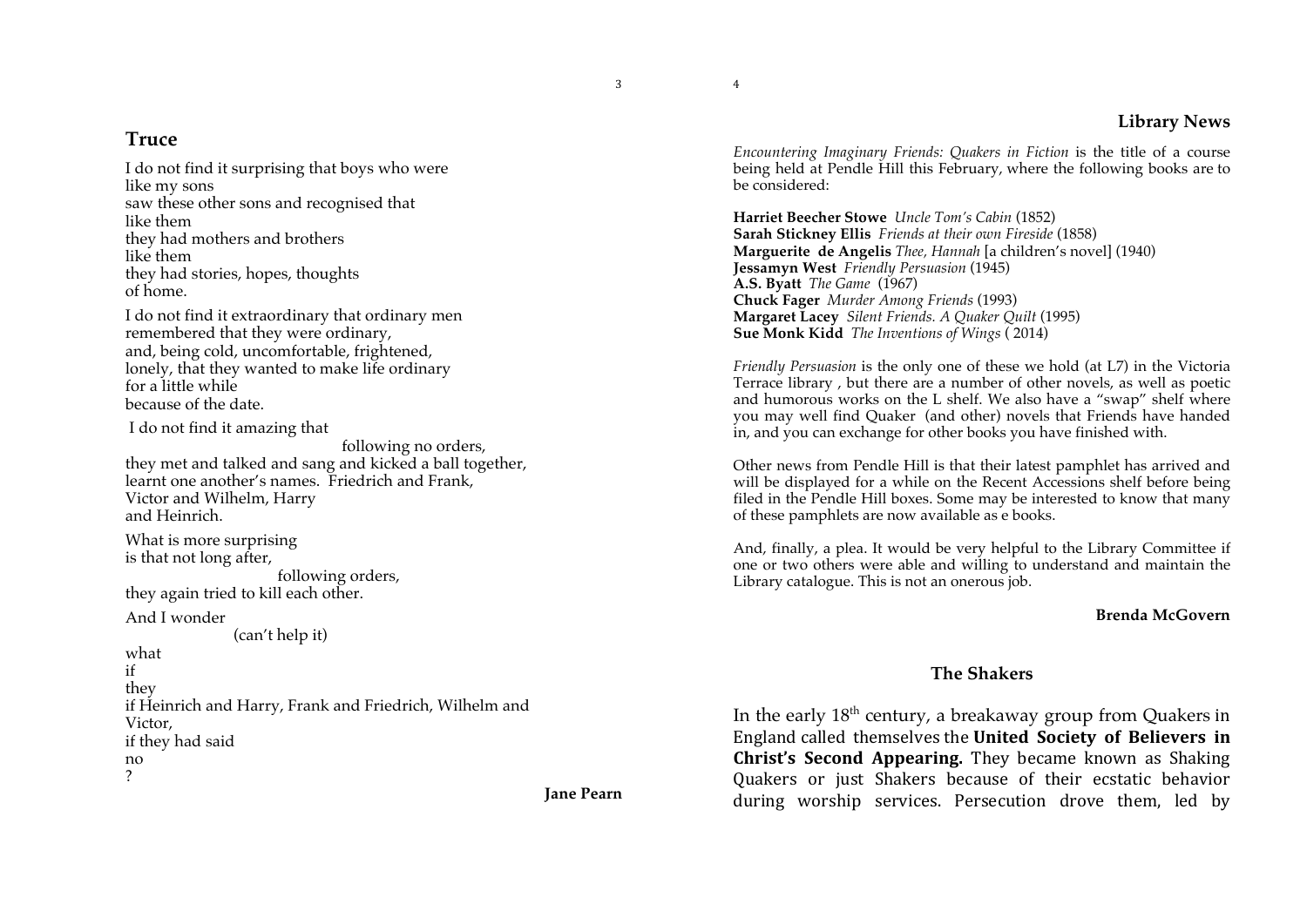6

'Mother' Ann Lee, to seek asylum in the New World; over the next two centuries a number of Shaker communities were established, mainly in the eastern part of the USA. Their commitment to celibacy and the lack of new adult recruits has meant that few if any Shakers are still left. But their contribution to song (such as 'Simple Gifts'), to dance and to furniture making is widely recognized and cherished.

**Editors**

# **Meeting for Sufferings, 6 December 2014**

Our December meeting took place in the refurbished Large Meeting House and was the first Quaker Meeting for Worship for Business to be held in the space since the renovations. We were joined for our opening worship by 30 young people who were taking part in a participation day looking at the Long Term Framework. As the completion of the new electricity sub-station had not been completed the heating was not operational so we all felt a bit chilly but this might have aided concentration.

We received several minutes from AMs. A minute from Cambridgeshire AM expressed concern about the injustice in the current tax system and in particular the issue of tax avoidance. We were told that this issue was already being considered by Finance and Property Committee in relation to BYMs investments and by QPSW who are considering joining Christian Aid's campaign on the issue. It was suggested that Friends and Meetings look at their own practices and also consider joining the Christian Aid campaign.

Sussex West AM was concerned in the reduction in search and rescue operations for refugees in the Mediterranean. The Deputy Recording Clerk, along with officers from other religious groups, has written to David Cameron asking him to reverse the government's decision not to support these. We also forwarded the minute to QPSW for advice.

A minute from Brighouse West Yorkshire expressed concern at the prevalence of Islamopbobia and we were encouraged at all levels to strengthen the bonds of friendship with the Muslim community.

Trustees asked Sufferings to assist in discerning whether BYM should be registered under the Lobbying Act. This act requires organisations to register as non-party campaigners if spending over a certain amount on campaigning activities which could influence how people vote in the period up to the General Election. Registering will not stop us speaking out and the aim of the act, which most agree has been badly drafted, is to prevent large organisations having disproportionate influence. The feeling of the meeting was that BYM should register, and, over the lunch-break, Trustees met and minuted this decision. (A press release has been issued on this which can be read on www.quaker.org.uk/news/quakers-raise-concerns-overlobbying-act).

After lunch we heard a report on the work of The Retreat, including a short film which can be seen on youtube. The emphasis is on a holistic approach to mental health treatment. Most of the patients are funded by the NHS but it is becoming more challenging to maintain the level of service in a relatively small facility. Retreat staff have embarked on a governance review and they have been heartened by the warm response to activities, over the year, such as the session during YMG.

We then had a report from Quaker Life which included information about the committee and the range of work undertaken.

At the central committee's meeting in September they had spent time considering various aspects of end of life concerns as a number of minutes from AMs on this subject had been passed to them, including on medically assisted dying. They feel that these issues need much more discussion and Friends are encouraged to share their stories.

The committee also raised the issue that they feel that there may be a limited understanding among Friends of the nature of Quaker Concern and the special way we use this word. We expect to return to this issue.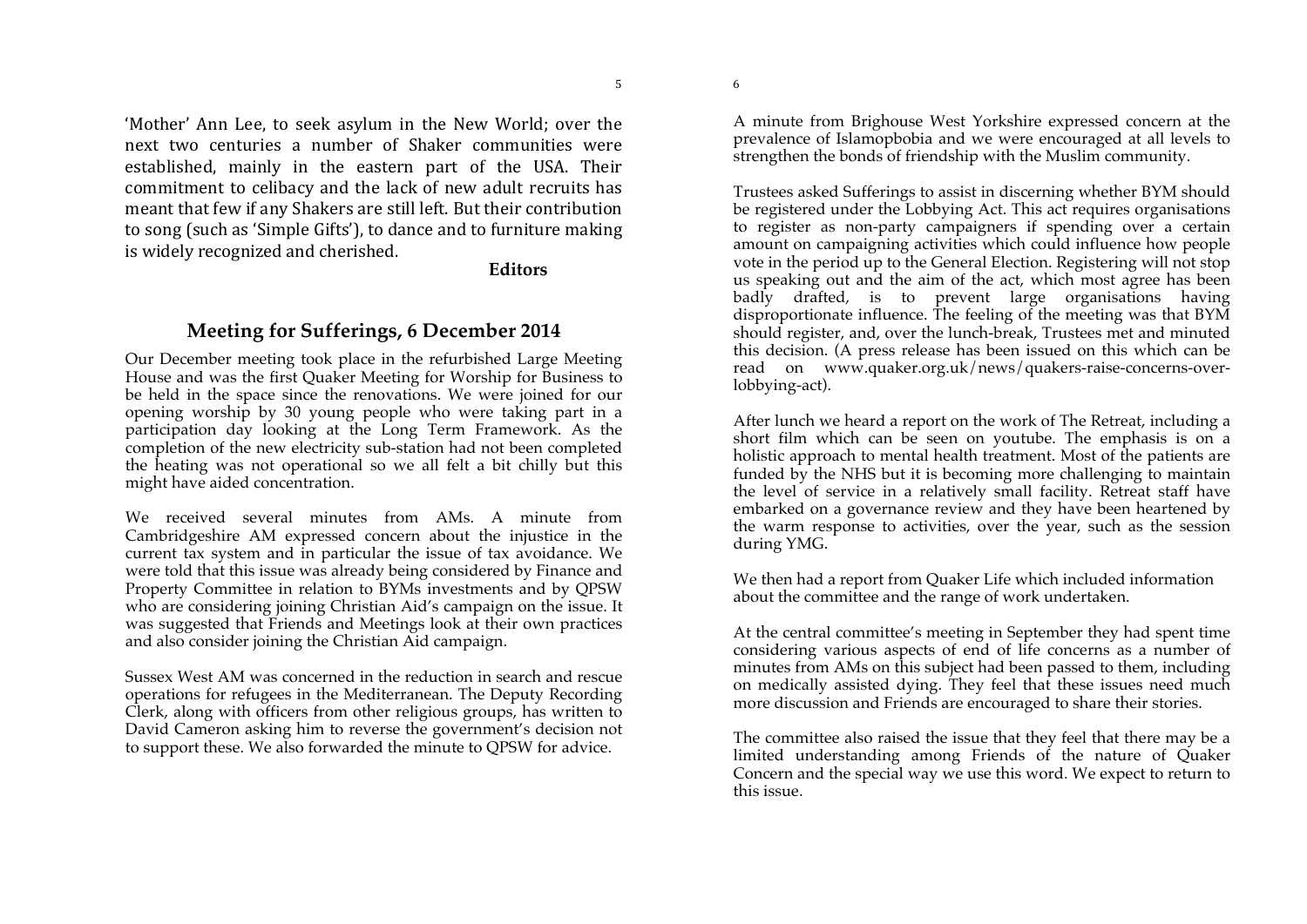We finished in time to enjoy mince pies, hot spiced apple juice and some conversation before the journey home. As usual the minutes *etc*. are on the website, and there are reports in *The Friend* of 12 December.

**Janet Grimwade**

#### **How Free is Speech?**

In his Areopagitica (1644), the English poet, John Milton, made an impassioned plea for freedom of expression and toleration of falsehood, stating:

Give me liberty to know, to utter, and to argue freely according to *conscience,%above%all%liberties'*

The First Amendment to the Constitution of the United States of America states:

*Congress%shall%make%no%law%…..%abridging%freedom%of%speech*

The Declaration of the Rights of Man and of the Citizen, adopted during the French Revolution in 1789 states in Article 11:

*'The free communication of ideas and opinions is one of the most precious* of the rights of man. Every citizen may, accordingly, speak, write, and print *with freedom, but shall be responsible for speech abuses of this freedom as shall be defined by law. (my%underlining)*

And an Article of the Universal Declaration of Human Rights, adopted in 1948, states:

*Everyone has the right to freedom of opinion and expression: this right includes freedom to hold opinions without interference and to seek, receive*  and impart information and ideas through any media and regardless of *frontiers*

Strong claims for freedom! Considerations of freedom of speech and concerns about attacks on it have been much in the public eye recently, for example the events in Copenhagen and Paris (both about cartoonists), in Egypt and Saudi (both journalists), in Russia (pop singers) and in the UK (using non pc terms for an ethnic group). Of course it is much wider and older than that. Books, plays, films have been banned, blasphemy as well as obscenity, lèse majesté as well as refusal to name the names of communists and fellow travellers, all have come within the censor's scope. James Kirkup, the poet, was arrested for blasphemy as recently as 1971 for publishing a poem in Gay News in which he suggested Jesus might have been gay.

So are there any limitations on free speech? One is, as the Declaration of the Rights of Man and of the Citizen declared, that free speech does not allow you to break the law. But what if free speech conflicts with other values and rights? The *harm* principle is sometimes invoked in the case of, for example, pornography or hate speech. It was John Stuart Mill (1859) who introduced the *harm* principle. He wrote:

The only purpose for which power can be rightfully exercised over any *member of a civilized community, against his will, is to prevent harm to others.*

But what if something spoken or written breaks no law but is still felt to be harmful by an individual or a group? How is harm to be decided since interpretations of the limitations of harm to free speech are culturally and politically relative? Satirists and cartoonists are aware that they may cause offence because their work normally targets the powerful but others may say or write something they consider innocuous, only to find that someone somewhere takes offence. Such a scenario must mean that all speech is potentially offensive in some context. That has to viewed as absurd. What is needed is sensitivity to the potential harm our speaking and writing may cause, especially to those who are powerless.

7

8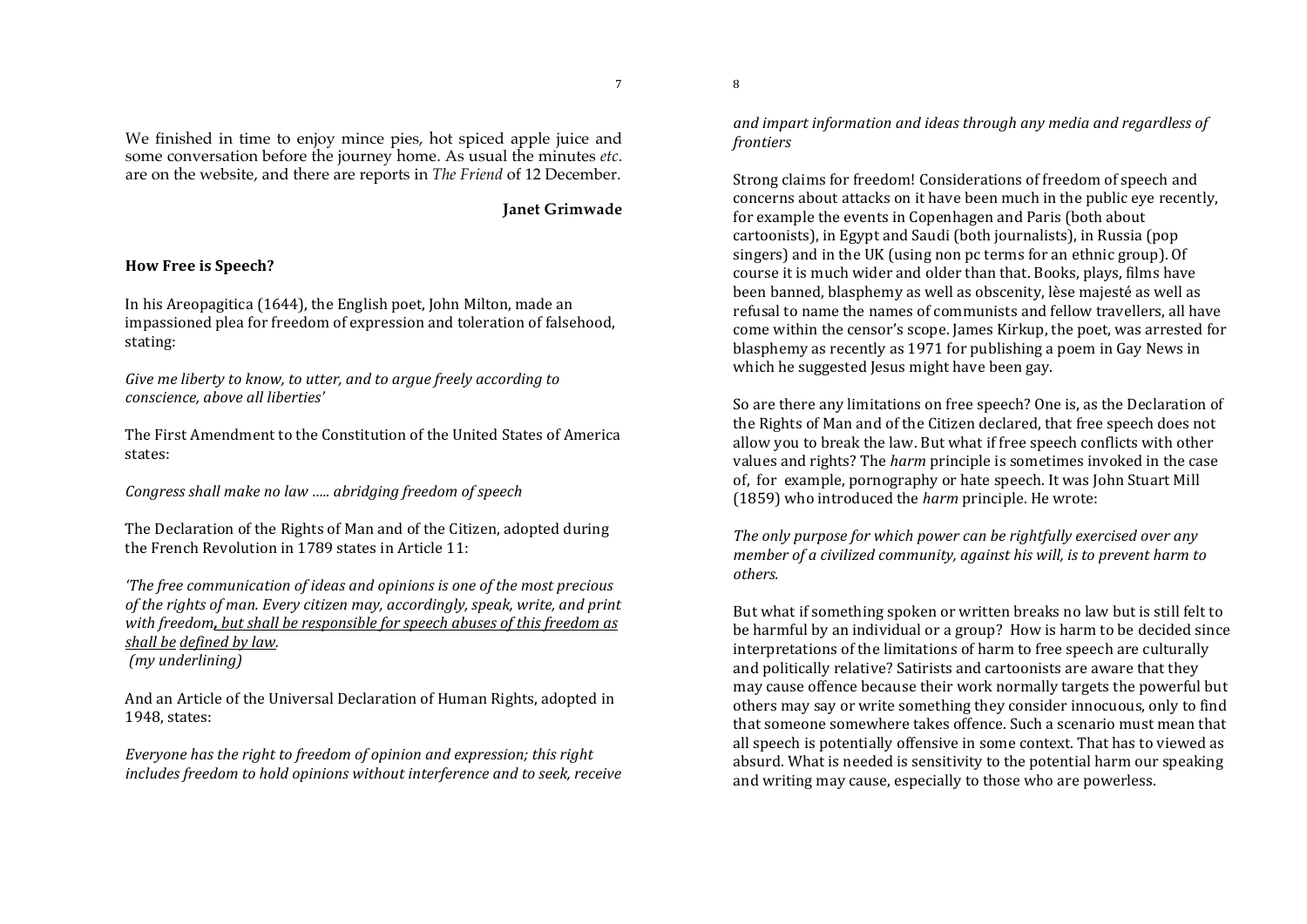9

Friends have always been concerned to speak truth to power and, as our long established Meeting for Sufferings attests, are prepared to take the consequences if their speaking of the truth causes what some feel harms them or the groups to which they belong, particularly the political, the ethnic and the religious.

**Alan Davies** 

## SOUTH EAST SCOTLAND AREA MEETING

#### **Minutes of Area Meeting held at 2 pm on Sunday 11 January 2015 at the Open Door, Edinburgh**

### **2015/01/01 Worship**

During opening worship, para 2:89 of *Quaker Faith & Practice* was read to us. This reminds us of the value of our practice of listening for the will of God in our meetings for church affairs.

### **2015/01/02 Introductions**

Alastair Cameron has been asked to serve as clerk for this meeting, in the absence of Phil Lucas, with the assistance of Elizabeth Allen.

We have ensured those present know each other's names and meetings. The attendance will be recorded in the concluding minute.

**2015/01/03 The minutes of our last meeting**, held on 29 November 2014 at 7 Victoria Terrace, have been signed and entered in the minute book.

### **2015/01/04 Matters arising**

**a) Militarisation in society** (Minutes 2014/10/06 and 2014/11/04a refer)

Replies to our clerk's letters have been received from City of Edinburgh Council and Midlothian Council.

Edinburgh reports that the armed forces are represented at careers fairs in schools, and assist in outdoor education and teambuilding. The council feels it promotes a balanced view, and will take the matter forward with head teachers, including providing contact details of organisations such as Forces Watch, if asked.

We ask our Clerk to follow up on this, and to offer Quaker speakers on peace education.

Midlothian says it works within a code of standards that prevents head teachers from using schools to support the direct recruitment of young people by the military, and does not feel that the development of further policy is needed.

We ask our Clerk to compile further responses as they come in, and to respond in due course. He might take the opportunity to draw attention to and seek support for the proposed memorial to conscientious objectors in Edinburgh.

We encourage the new Scottish Quaker Parliamentary Engagement Officer to raise this matter at the Scottish Parliament and Scottish Government level.

We note the proposed parliamentary vigil, to be organised by Campaign Against the Arms Trade in connection with the week of action on military spending in April, and offer our support.

**b) Marriage of Tony Gross & Mark Bitel** (Minute 2014/11/08b refers)

AM Elders have put forward the names of Mary Woodward and Kerstin Phillips to serve as elders at the meeting for worship for the marriage of Tony Gross and Mark Bitel on Saturday 14 February 2015, at 2.00 pm at 7 Victoria Terrace. We appoint them accordingly.

### **2015/01/05 Membership matters**

**a) & b)** [Applications for membership have been received and visitors were appointed.]

**c) Fiona Forsyth** (Minute 2014/11/07(b) refers.) Our Friend Liz Law has reported on a meeting she and Alastair Cameron held with Fiona Forsyth to discuss her membership application. We accept Fiona into membership and ask Sue Buxton to welcome her.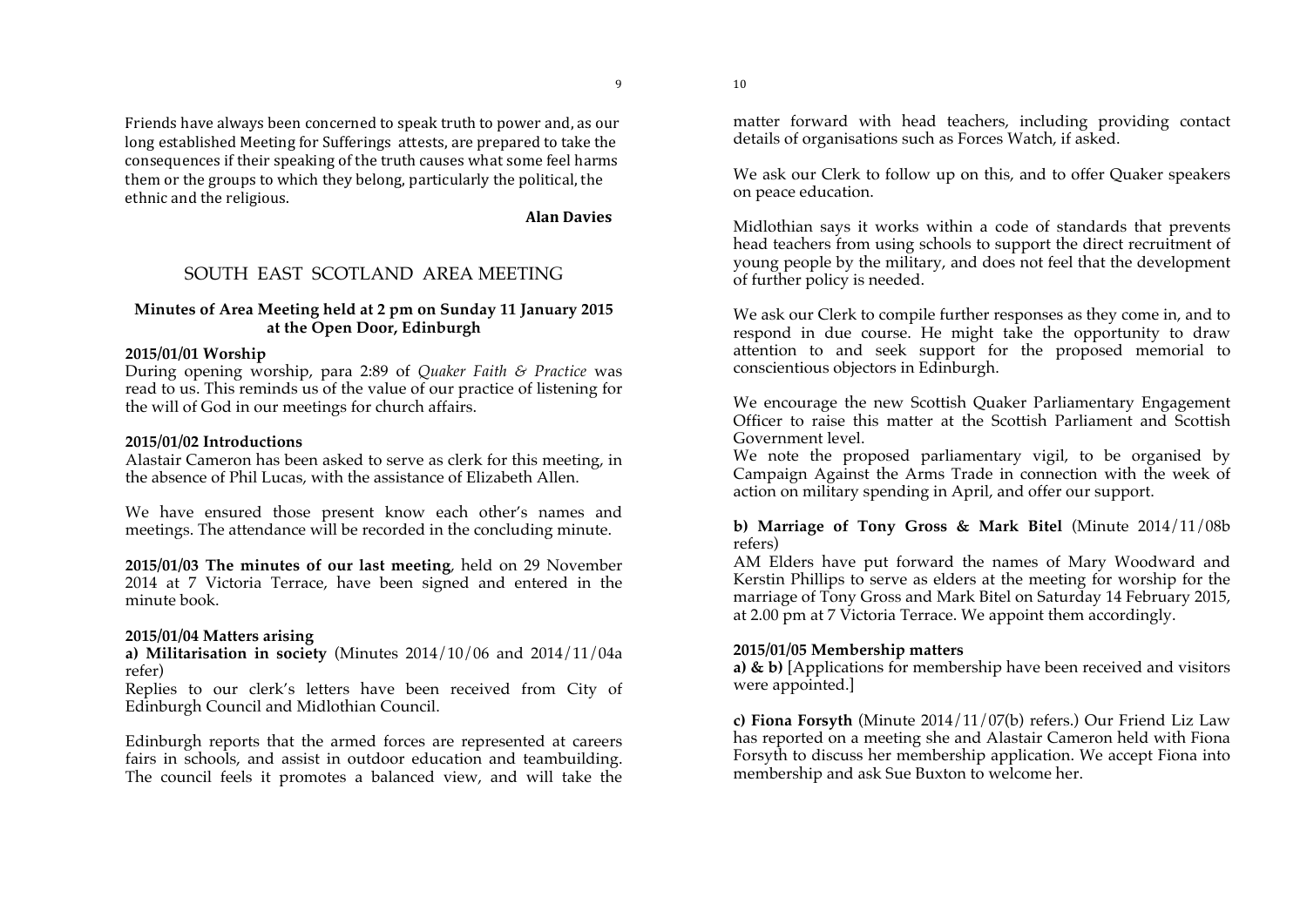#### **2015/01/06 Nominations and appointments**

**a)** Nominations Committee has put forward the following names: to serve from end of Yearly Meeting 2015 to end of Yearly Meeting 2018:

Representative on Meeting for Sufferings – **Henry Thompson** Alternate Rep. on Meeting for Sufferings – **Kate Arnot**

We appoint these Friends.

To serve from January 2015 to end of December 2017:

Elder – **John Fox**.

We appoint this Friend.

To serve from January 2015 to end of December 2015 in the first instance:

Area Meeting review group, as established by minutes 2014/10/13 and 2014/11/04b, **Alastair Cameron**, **Don Stubbings, Jane Pearn**, **Rachel Fitzgerald**. We appoint these Friends, recognising that a group membership of six or seven would be best. We ask the group, together with Nominations Committee, to consider who else might be approached to participate, and bring names to a future AM. We authorise the group to start its work with the present membership.

**b)** The following one-off appointments are proposed:

QPSW Spring Conference – **Ursula Fearn** (East Lothian LM) & **Abby Boultbee** (Edinburgh North Worshipping Group) have been asked and have agreed to attend.

Junior Yearly Meeting 2015 – **Mairi Jones** (Central Edinburgh LM) has been asked and has agreed to attend. We appoint these Friends accordingly.

**c)** Request for release: Rachel Fitzgerald has asked to be released from service on the Quaker Social Responsibility and Witness group. We release Rachel from this service with immediate effect and thank her for the work she has done on this group.

**2015/01/07 Britain Yearly Meeting consultation on long-term framework** 

12

Britain Yearly Meeting is consulting on the long-term framework for Quaker work. We spent time in our November Area Meeting considering some of the questions posed, and today we have split into groups to con-ider others, specifically *'What are we led to do together?'* and *'How do Quaker structures and networks help us to flourish?*'

In introducing the session, our assistant clerk has drawn attention to some of the things that are already happening within the Area Meeting and its constituent meetings, and invited the small groups to relate work such as this to the bigger picture of what we are able to achieve as a small but highly active community.

Our groups have each identified worship together as the core and starting point for other learning, action and witness. As a community, we seek to provide a safe space for all to explore their own sense of the spirit, without looking for agreement or endorsement.

From listening to each other, and to the promptings experienced in worship, we can develop the personal the Quaker community and the wider community beyond Quakers. The Becoming Friends programme has made an impact on many, in helping to build our local community. From the strength of this base, we can take the leadings of our testimonies to the wider community. Through this, we are led to make a distinctive and reflective contribution to politics.

We heard of the importance of how discernment is practiced in testing the concerns of individuals. We are conscious of the need to avoid dissipating energy through a scattering of interests.

We need to keep our structures simple, and to pass on an understanding of the roles and structures as new Friends come into our communities. The Quaker Life network was mentioned as a good example, with potential to be developed.

#### **2015/01/08 Report on Meeting for Sufferings, December 2014**

Janet Grimwade has reported on Meeting for Sufferings on 6 December 2014: the first meeting for worship for business in the refurbished large meeting house at Friends House.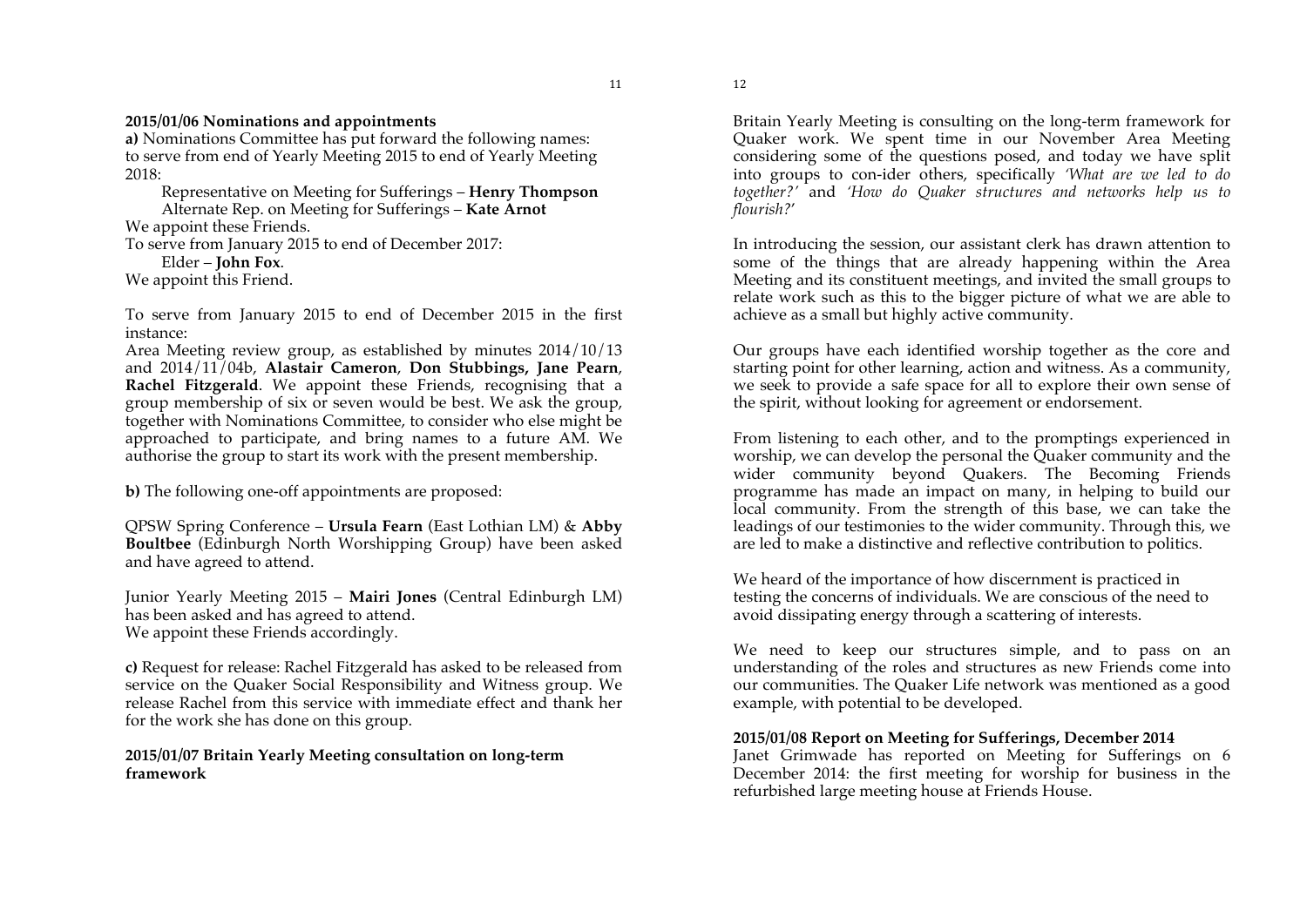The main items of business included: tax avoidance; rescue operations for refugees in the Mediterranean; the Lobbying Act. There were reports from the Retreat and Quaker Life.

A report will be published in the next edition of *Sesame*. [*See page 4.*]

#### **2015/01/09 Any other business**

None.

#### **2015/01/10 Correspondence and notices**

**a)** AM Elders have arranged a series of Sundays on which Friends are invited to visit a meeting other than their usual one. We are asked, even if we cannot go, to hold each meeting in the light. The list is appended to this minute. [*See page 2*]

**b)** Mary Woodward has drawn our attention to a performance of the play about the life of Ettie Hilversum, originally to have taken place in autumn 2014, on Thursday 22 January at 7.00 pm for 7.30, at 7 Victoria Terrace, to be followed by discussion.

**c)** Alastair Cameron has told us of a talk by Bronwen Currie about her experiences as an ecumenical accompanier in Israel/Palestine in 2014, to take place at Portobello & Joppa Parish Church, Brunstane Road North, at 7.00 pm on Sunday 18 January.

### **2015/01/11 Concluding minute**

29 members and one attender representing six of our Local Meetings have attended all or part of this Area Meeting, as indicated below:

| <b>Central</b> | <b>Central Fife</b>   | East    | <b>Kelso</b> | Penicuik |
|----------------|-----------------------|---------|--------------|----------|
| Edinburgh      |                       | Lothian |              |          |
| $14 + 1A$      |                       |         |              |          |
| Polmont        | Portobello &          | South   | Tweeddale    |          |
|                | Musselburgh Edinburgh |         |              |          |
|                |                       |         |              |          |

We next meet at 7 Victoria Terrace, on Saturday 28 February 2015 at 11 am.

> **Alastair Cameron Assistant Clerk**

14

### **Marriage of Tony Gross & Mark Bitel**

More than 100 Friends and friends met to celebrate the wedding of Tony Gross and Mark Bitel on Saturday 14 February 2015, at 2.00 pm at 7 Victoria Terrace. As the first single-sex wedding in Scotland held according to the manner of Friends, this was a historic occasion.

> *Two people, yes, two lasting friends. The giving comes, the taking ends. There is no measure for such things. For this all Nature slows and sings.*

> > *Elizabeth Jennings (1979)*

#### **Information'from'Alison'Burnley:' Dates for your diaries**

### **F**

#### **ASLANE:'**

8 March, 12 April, 10 May, 14 June, 27 September, 8 November *(It is advisable to bring something to sit on, some weatherproof clothing* and something to eat. Leave Open Door, South Edinburgh at 08.30am). Meeting for Witness for Peace: 11.00am

#### *Scrap"Trident"Coalition*

*Saturday%28:%%Demonstration%in%Glasgow Monday%15%April:%Blockade%at%Faslane,%North%Gate*

#### *World Day of Prayer*

*Fridays%10.30am:%Church%of%Scotland%Office%121%George%Street Friday%6%March:%at%a%church%near%you*